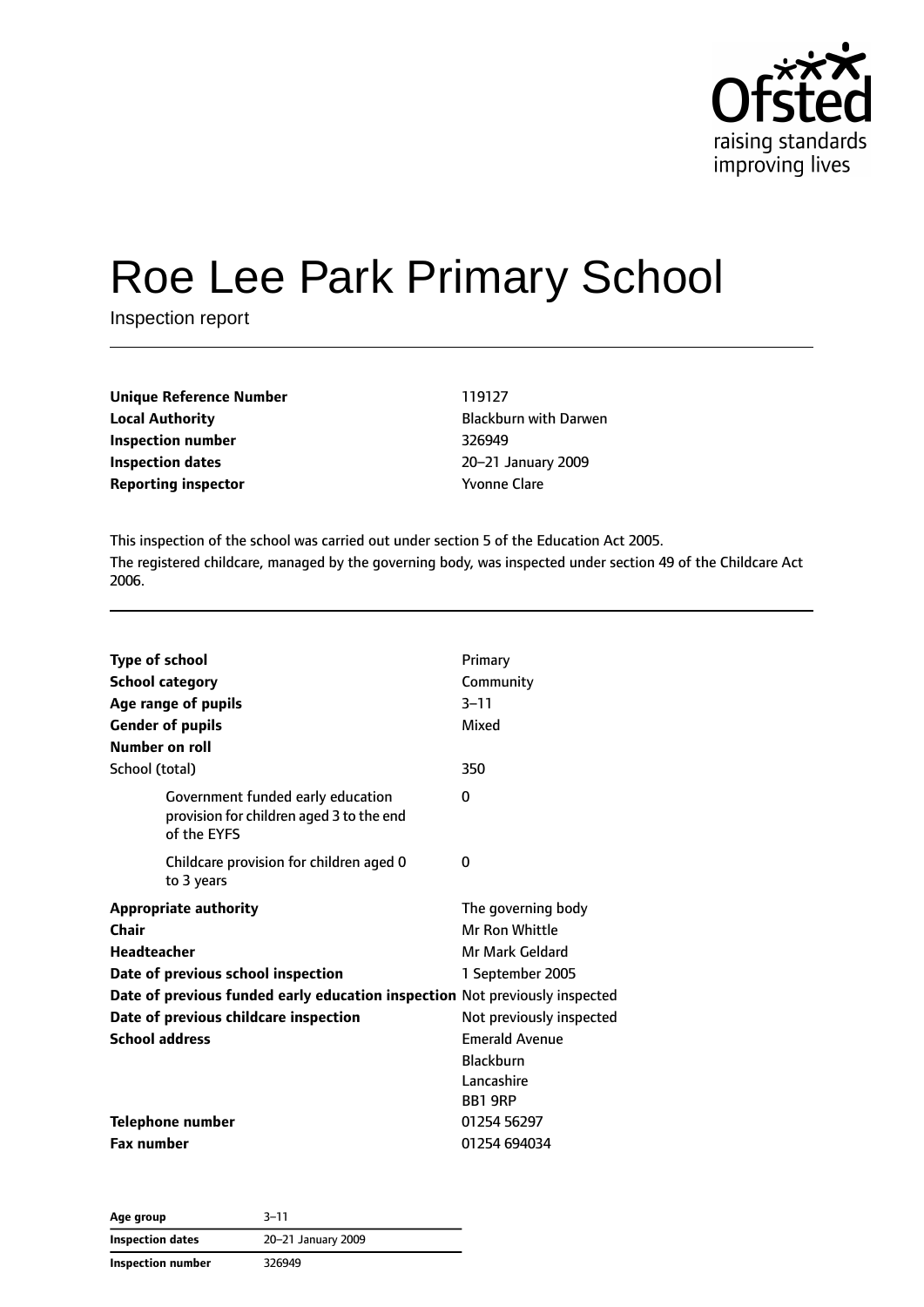.

<sup>©</sup> Crown copyright 2009

Website: www.ofsted.gov.uk

This document may be reproduced in whole or in part for non-commercial educational purposes, provided that the information quoted is reproduced without adaptation and the source and date of publication are stated.

Further copies of this report are obtainable from the school. Under the Education Act 2005, the school must provide a copy of this report free of charge to certain categories of people. A charge not exceeding the full cost of reproduction may be made for any other copies supplied.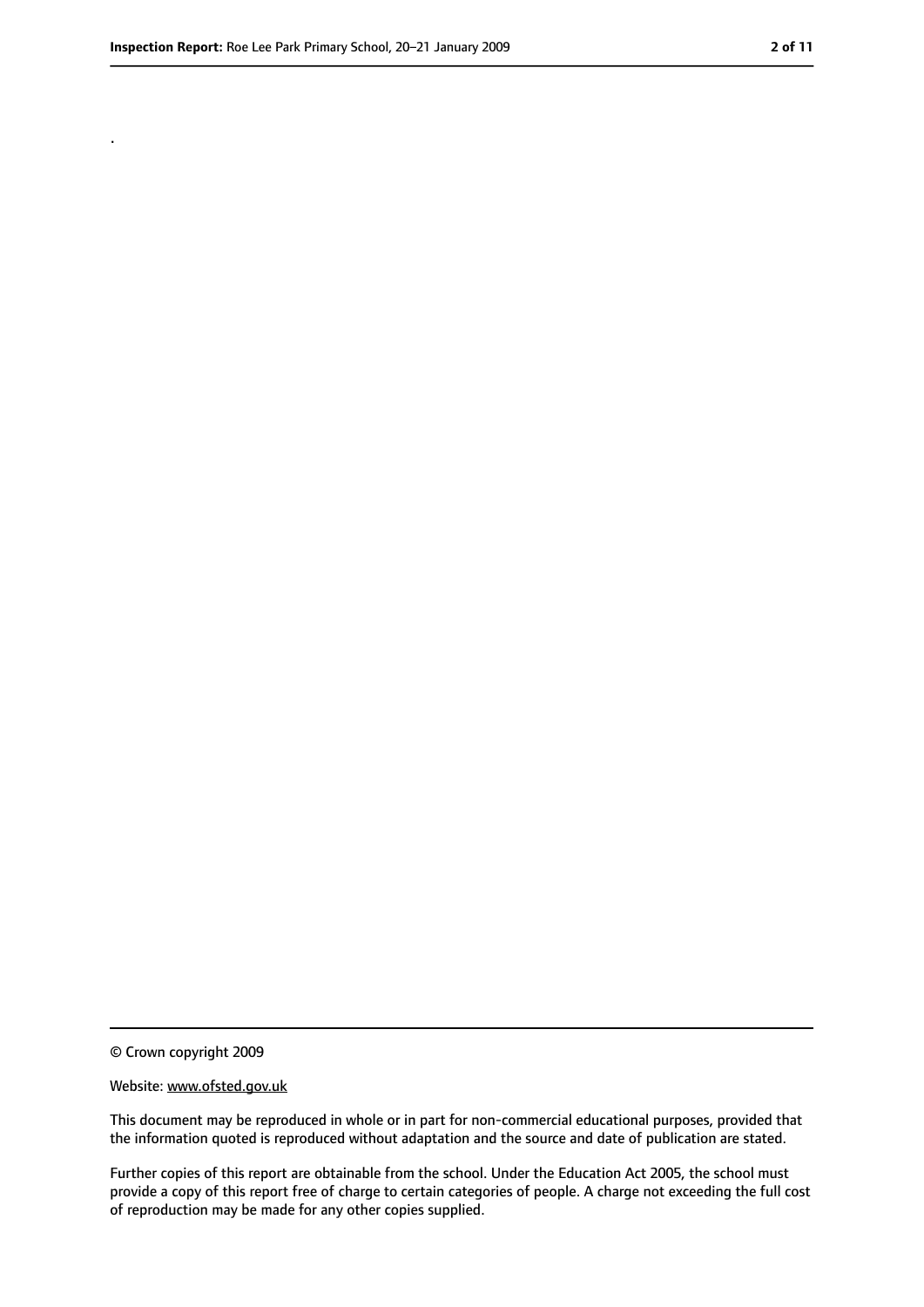# **Introduction**

The inspection was carried out by three Additional Inspectors.

## **Description of the school**

Roe Lee Park is a larger than average primary school, serving an area of above average social and economic deprivation. There are many more pupils from minority ethnic backgrounds and for whom English is an additional language than seen nationally. A high proportion of pupils are entitled to a free school meal. An above average percentage of pupils have learning difficulties and/or disabilities, but the percentage of pupils with a statement of special educational need is less than nationally seen. The school has Early Years Foundation Stage (EYFS) provision consisting of Nursery and Reception classes. Extended care is provided by a private company.

#### **Key for inspection grades**

| Grade 1 | Outstanding  |
|---------|--------------|
| Grade 2 | Good         |
| Grade 3 | Satisfactory |
| Grade 4 | Inadequate   |
|         |              |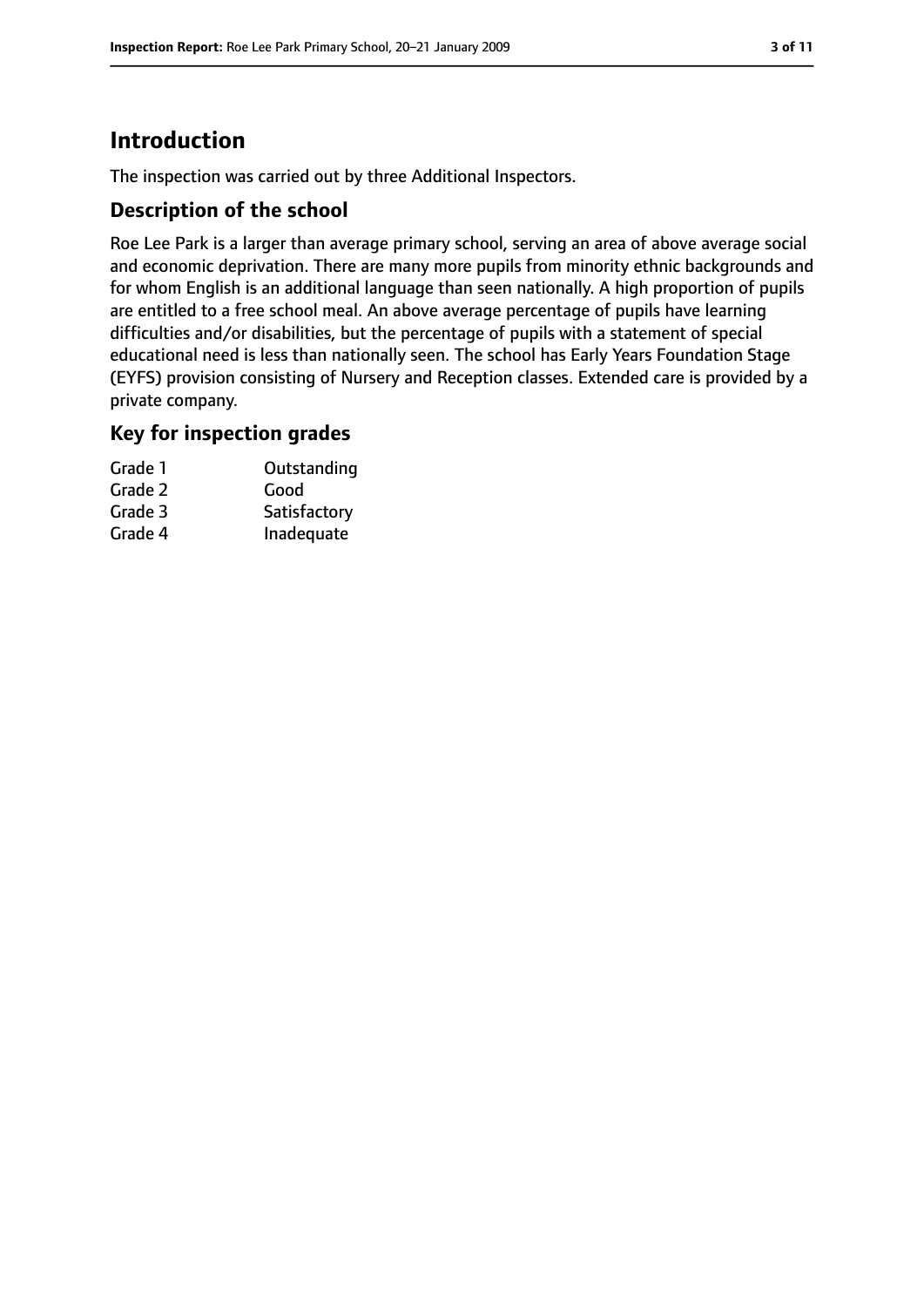# **Overall effectiveness of the school**

#### **Grade: 2**

This is a good and improving school with some outstanding features. The strong sense of community within the school and harmonious ethos results in good care, guidance and support that contribute well to pupils' excellent personal development. The strong sense of pride in the school is reflected in the teamwork and determination of staff at all levels to provide a learning environment that successfully embodies the school motto 'Free to flourish'. This can be seen in pupils playing happily together and enjoying their education. This school is valued highly by the parents, and many parents comment on the care and concern shown by the school and the good progress made by their children. It is a happy and welcoming community, celebrating and valuing its diversity, where pupils' relationships with each other and with staff are exemplary. Its partnerships with others, through networks and links, are good and enhance the provision for all pupils.

Children start Key Stage 1 with below average standards. Good progress occurs throughout the school. Standards are improving in Key Stage 1 and getting closer to average at the end of Year 2. Results of national tests at the end of Year 6 show standards are rising and are now securely average. The school has rightly identified that pupils could make further improvement in writing. Pupils with learning difficulties and/or disabilities are well supported by dedicated support staff who ensure that they make good progress towards their individual targets. Whilst the performance of more able pupils is improving, they are not consistently challenged in all classes and they could do better.

The personal development of pupils is outstanding, with excellent spiritual, moral, social and cultural development. Pupils are open, honest, friendly and reliable young people, taking on positions of responsibility around school with enthusiasm and contributing outstandingly to the local community with their visits and charitable acts. Pupils have an excellent understanding of how to stay safe and healthy and understand the importance of taking regular exercise. They are well prepared for the next stage of their education. All the required procedures are in place to promote health and safety, child protection and the safeguarding of pupils.

Teaching and learning are good. Staff display good subject knowledge and use a variety of teaching styles to engage pupils. Assessment information and a thorough tracking system provide opportunities for teachers to inform pupils about their progress and for tasks provided to be matched to ability. However, this is not always used well enough to meet the needs of the more able pupils. Marking is generally good but is not consistently used in all classes to inform pupils how they can improve, most noticeably in writing. The good curriculum places an emphasis on ensuring relevant, first-hand local experiences for pupils to bring learning to life, using the park and local area to good effect. Music, information and communication technology (ICT) and physical education are strengths of the school and visitors and a good range of out of school activities enhance this provision well.

The leadership and management of the school are good. The headteacher, together with the deputy headteacher, provide strong, clear and intuitive leadership, with good support from an able leadership team. Together they focus strongly on the drive for improvement. As a result, the school is well placed to improve.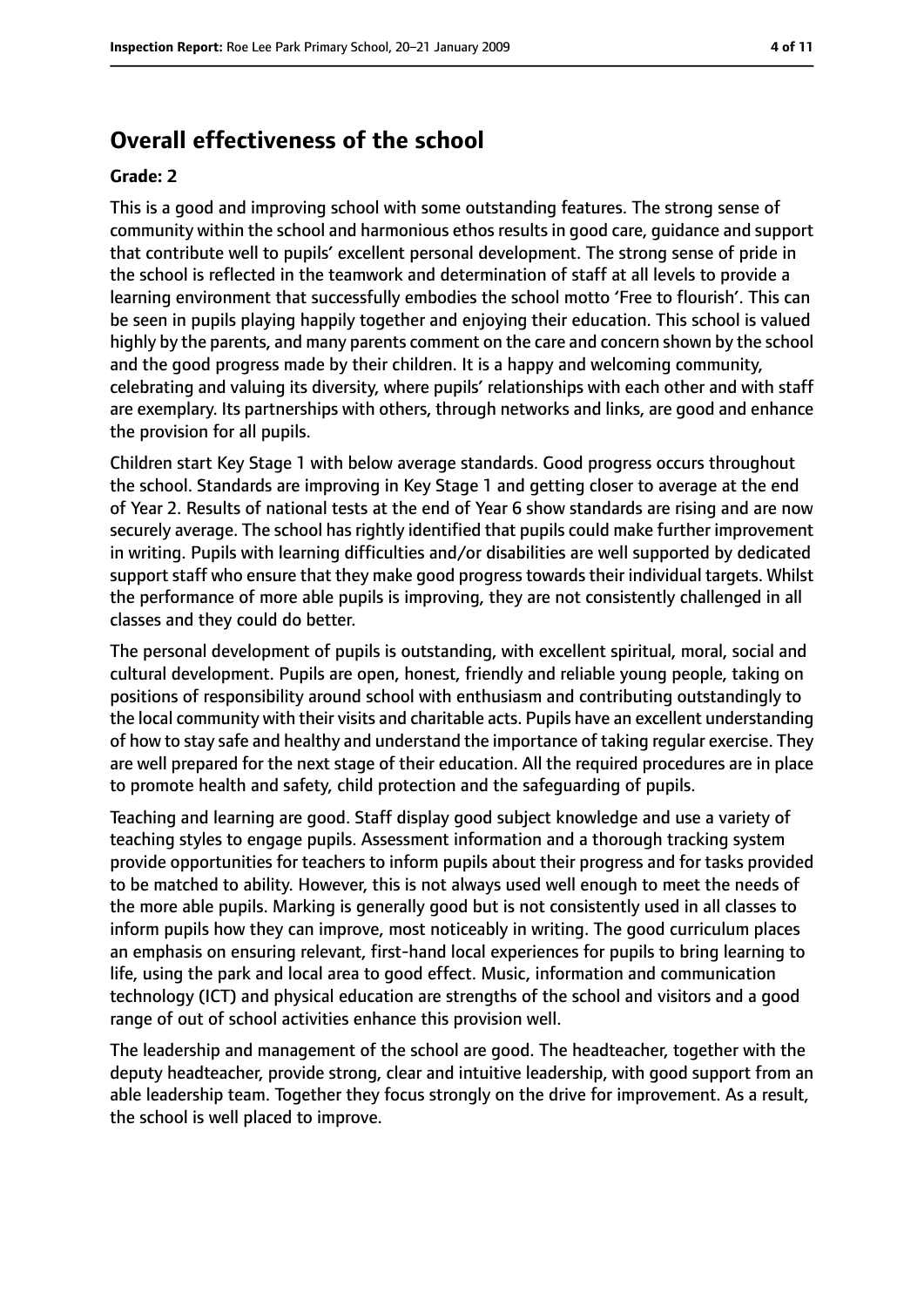## **Effectiveness of the Early Years Foundation Stage**

#### **Grade: 2**

The EYFS is well led and managed and consequently the curriculum, teaching and learning and assessment procedures are good. Excellent arrangements exist to ensure the children's safety, health and well-being, and the children get off to a good start. Children's personal development is outstanding because all staff knows each child very well and gives good encouragement and praise. Children are confident, very well motivated and enthusiastic about their learning. Their behaviour is exemplary. They play happily together and learn to share and to make choices. At the start of Nursery, children display skills typical for their age. They settle well and quickly gain in confidence because of the outstanding care they receive. When their Nursery education is completed, many children start full-time education in other schools. The children who stay on to Reception are joined by others from a variety of pre-school settings. The overall skills and knowledge of children starting Reception are well below what is typical for their age. Aspects of communication are particularly less well developed than other areas but a focus on developing speaking and listening skills contributes well to improvement. Despite the good progress made, through well-planned activities and good quality adult support, standards in most areas of learning are still below the levels expected for their age by the end of the Reception year. The outside accommodation, although lacking in exciting fixtures, is well planned to ensure that learning is extended beyond the classroom. Staff work well together, although liaison between the two year groups is not yet well developed.

## **What the school should do to improve further**

- Ensure that more able pupils are consistently challenged to do as well as they can.
- Improve marking, especially in writing, making it clearer to pupils how to make their work better.

# **Achievement and standards**

#### **Grade: 2**

Achievement for all pupils, including those with learning difficulties and/or disabilities is good. Pupils enter Year 1 with standards that are below average. Although standards at the end of Year 2 remain below average they are rising year on year. Pupils are now making good progress with more pupils reaching the level expected for their age. Progress throughout Key Stage 2 accelerates. The 2007 Year 6 national tests results were broadly average in mathematics and science and above average in English, although the school rightly continues its whole school focus on writing. The 2008 unvalidated test results for Year 6 pupils indicate standards have continued to rise in all three tested subjects and targets have been exceeded. Thorough tracking and assessment systems suggest that progress and standards are continuing to improve. Nonetheless, the school has rightly identified that more able pupils could do even better. Regular pupil progress meetings identify pupils who may be underachieving and allow swift interventions to be put in place.

# **Personal development and well-being**

#### **Grade: 1**

Pupils flourish in the secure and supportive environment, feel safe and enjoy all that the school has to offer. From their earliest days in the EYFS excellent relationships are fostered, pupils taking a lead from the ways the school includes and welcomes everyone of all abilities and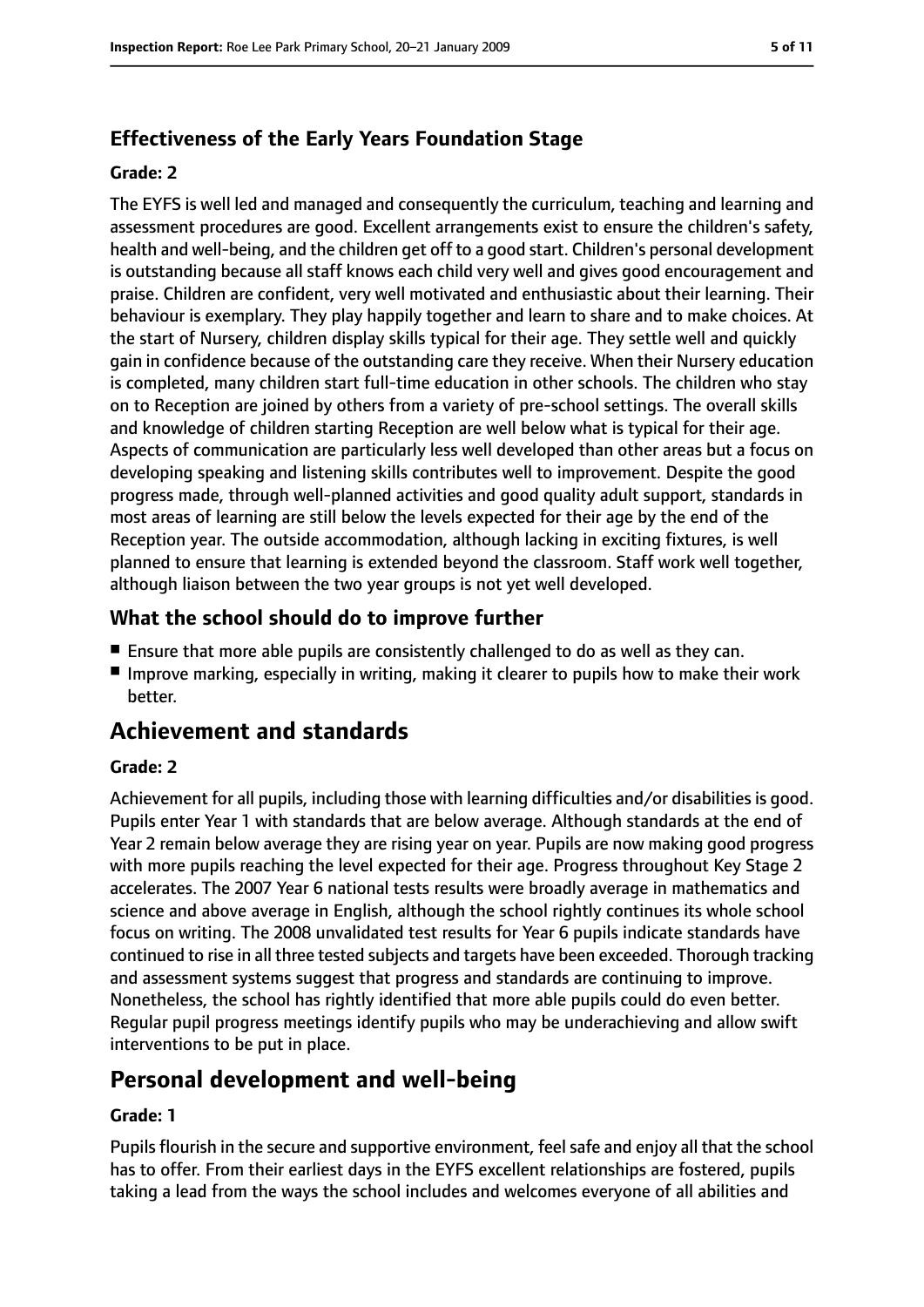ethnicities. Excellent spiritual, moral and social development results in extremely positive attitudes towards school and exemplary behaviour both in and out of lessons. Relationships between pupils are excellent and they are very sensitive to the needs of others. Pupils make an excellent contribution to the school community, for example, by enthusiastically taking responsibilities for tasks around school including serving as 'playground buddies'. The school council represents the interests of the children very well. Rigorous policies and procedures for attendance are in place. As a result it has improved since the last inspection and is now in line with the national average. Pupils have an excellent understanding of the importance of healthy lifestyles. The school offers fruit and healthy snacks to its pupils at break-times and has adopted a three-part morning to allow two hours during the week to be spent on physical education. The school has achieved Healthy School status. Outstanding personal development, a focus on the basic skills, ICT and taking part in Education Business Partnership project, prepare pupils well for the next stage of their education.

# **Quality of provision**

#### **Teaching and learning**

#### **Grade: 2**

The quality of teaching and learning is good with some outstanding features. Throughout the school pupils' attitudes to work are exemplary, partly due to the excellent relationships that exist between staff and learners. Lessons are well planned, although work is not always accurately matched to the needs of the more able pupils. Teaching assistants are deployed effectively in lessons and give good quality support. Some outstanding features observed in lessons included exciting delivery, challenging questioning, the opportunity for pupils to undertake shared and self-evaluation, and a concentration on developing thinking skills. When these ingredients are in lessons they lead to a fast pace of learning and high levels of enjoyment. Where lessons are satisfactory pace is slower, pupil interaction and challenge is less effectively used and there are fewer opportunities for pupils to evaluate their own progress. Marking is generally good but does not always give enough guidance to pupils, particularly in writing, about how they can improve.

#### **Curriculum and other activities**

#### **Grade: 2**

The school provides a good curriculum with a strong focus on English, mathematics, and science, with writing across the school a continuing priority. The work in each subject is now beginning to be planned to ensure that pupils develop and apply the key skills of literacy and numeracy, but this is a recent initiative and is not yet fully established across the school.

The curriculum is reinforced well by out-of-school activities, visits and theme weeks, broadening pupils' knowledge of the world around them. The school places great importance on providing a broad curriculum, evidenced by the school's many awards. Physical education and music are strengths of the school and ICT is promoted well in many subjects. The personal, social, health and citizenship education programme contributes very well in developing pupils' excellent personal development.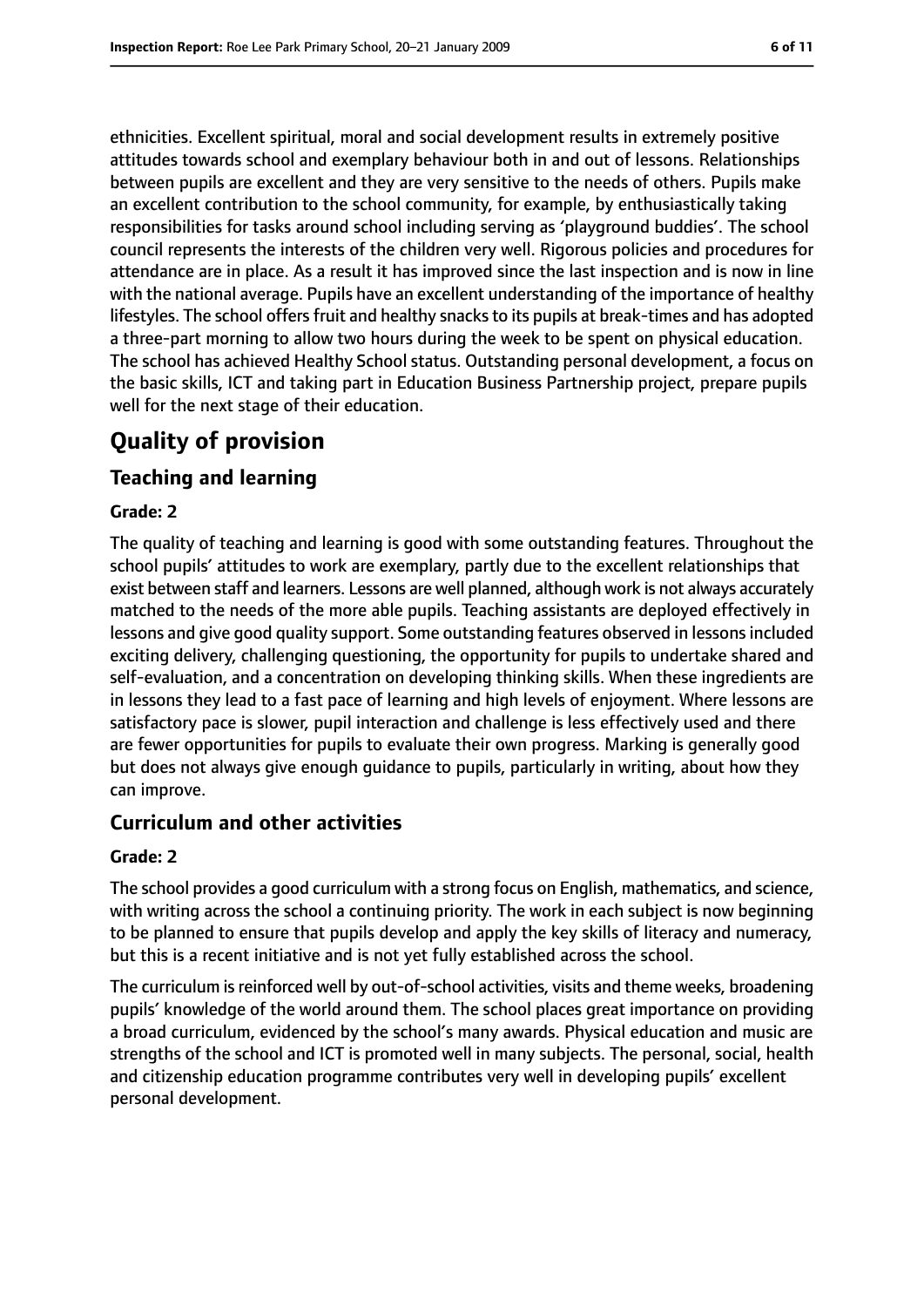#### **Care, guidance and support**

#### **Grade: 2**

Health and safety procedures and risk assessments are firmly in place and all procedures regarding maintaining pupils' safeguarding meet current requirements. High quality pastoral care provided by the school is based on a commitment to meet the individual needs of all children and some innovative features benefit pupils. For example, weekly NSPCC drop-in sessions allow pupils an opportunity to seek advice in confidence. Child protection procedures are rigorous and pupils at risk are quickly identified. 'Familywise' provides valuable support to families who need help. Induction procedures are good for pupils entering school and as they move from primary into high school.

The school's tracking system enables staff to set targets for pupils' progress. Pupils with learning difficulties and/or disabilities are supported well in lessons. They have their own individual plans and work tailored to their needs, and their progress is carefully monitored by the teachers. The needs of those pupils with English as an additional language are also closely tracked and help placed where it is most needed. Whilst more able pupils are identified, suitable support to ensure they do as well as they can, is not always effective.

#### **Leadership and management**

#### **Grade: 2**

The leadership and management of the school are good. Although relatively new in post, the headteacher already knows the school well. Together with the deputy headteacher, they make a perceptive, influential leadership team, setting clear direction for the development of a school where all pupils are expected to achieve well. They are ably supported by a hardworking and dedicated team of teachers and support staff, who share the same vision; each playing their role in improvement. The school's analysis of its contribution and the promotion of community cohesion is excellent, leading to racial harmony, a caring ethos and determination to tackle any discrimination. The school recognises the importance the caring ethos has on pupils' progress. Care is taken to plan opportunities that successfully develop amongst pupils a strong awareness of their own and other cultures, showing sensitivity and respect for all. Pupils make a strong contribution to their school community and the wider community. For example, they have created statues for the local park, attended singing events and got involved in charitable acts for the global community.

Governors are effective. They are supportive and well informed and have a good opportunity to develop their monitoring role in school. Effective systems exist for monitoring how well the school is performing, which lead to good self-evaluation and identifies the most important areas for future improvement. The school is better than at the time of the last inspection and is currently improving rapidly. Given the strengths in leadership and management, and the strengths in teaching, the curriculum and care the school is well placed to continue to improve in future.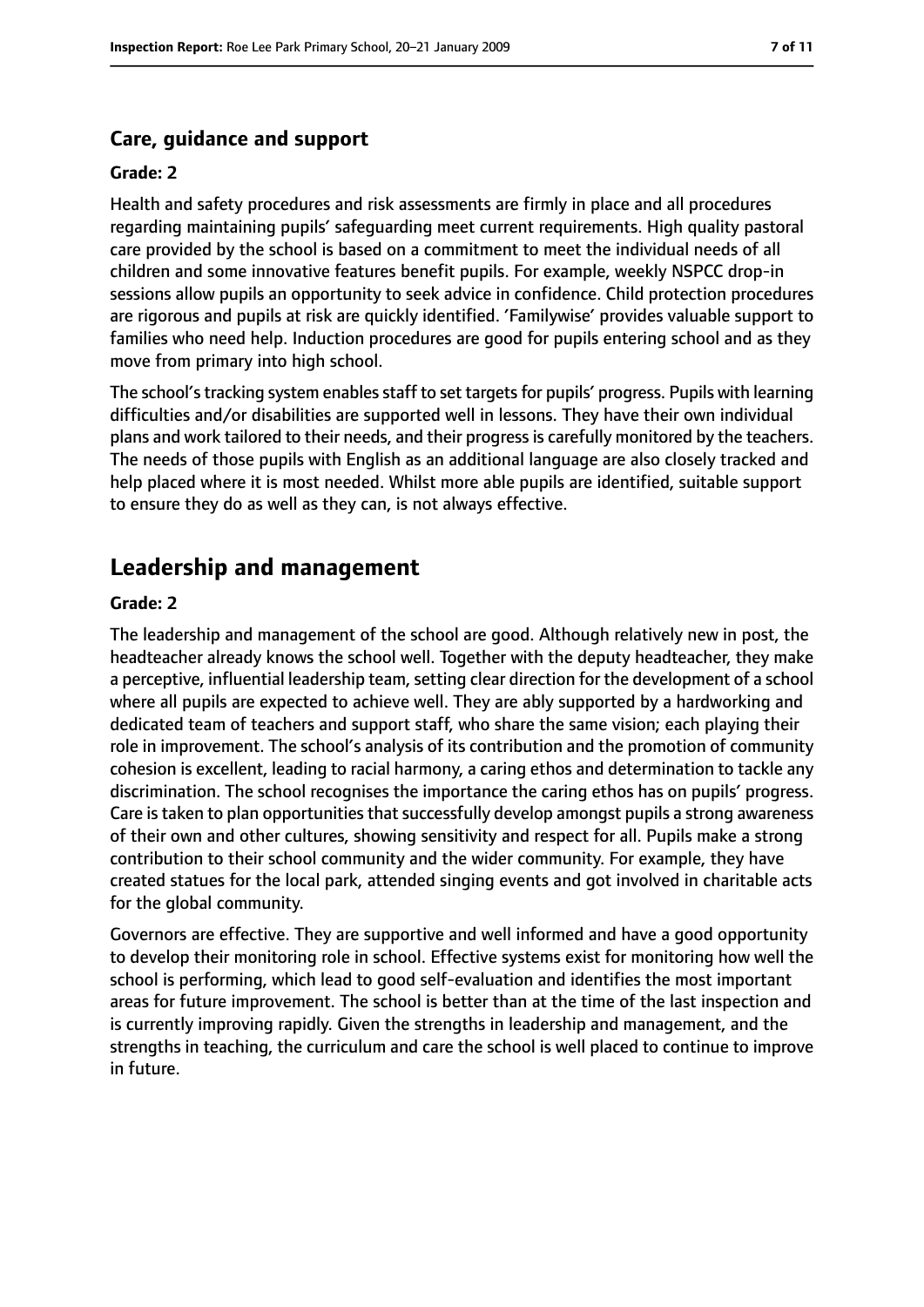**Any complaints about the inspection or the report should be made following the procedures set out in the guidance 'Complaints about school inspection', which is available from Ofsted's website: www.ofsted.gov.uk.**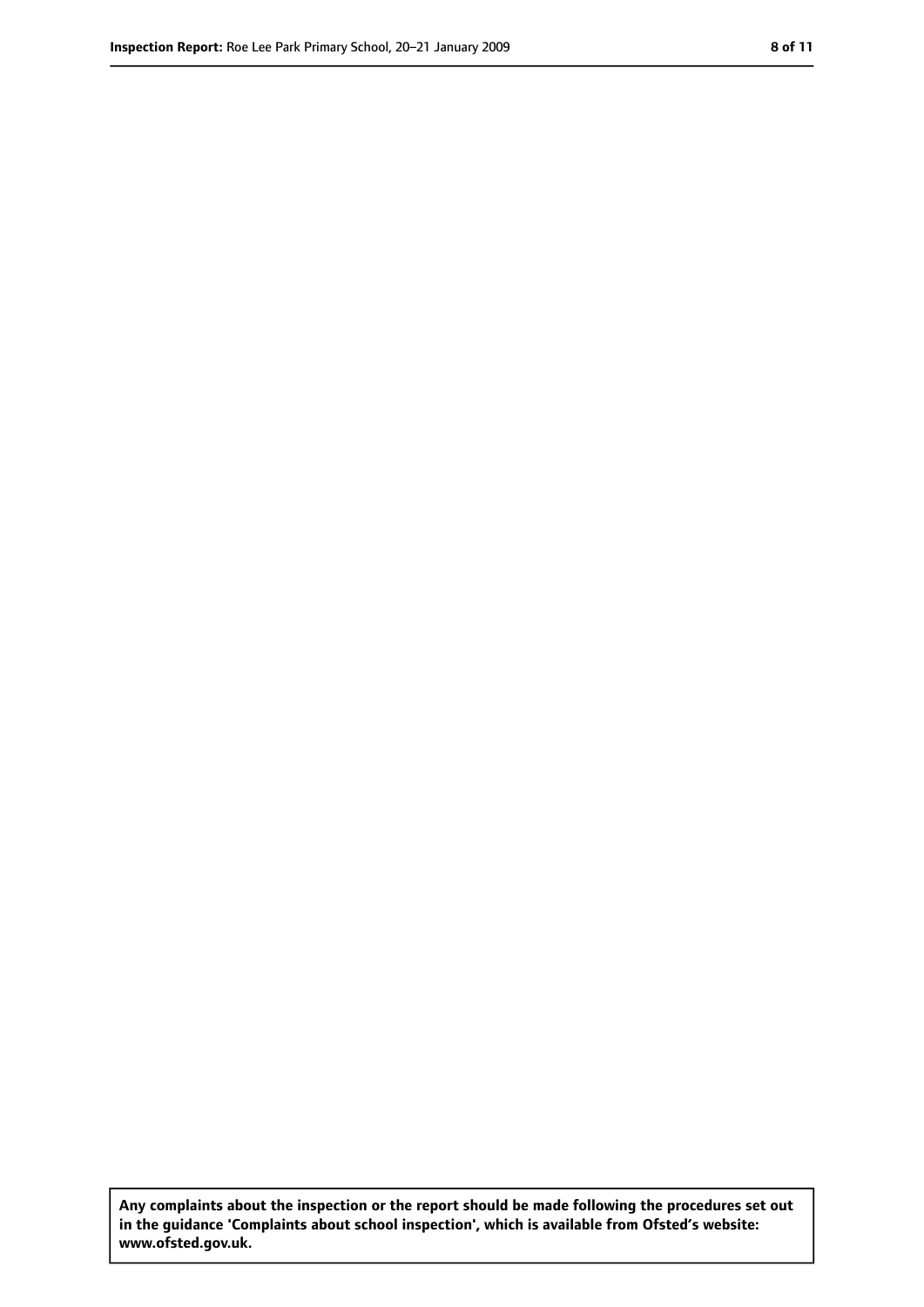# **Inspection judgements**

| Key to judgements: grade 1 is outstanding, grade 2 good, grade 3 satisfactory, and | <b>School</b>  |
|------------------------------------------------------------------------------------|----------------|
| arade 4 inadequate                                                                 | <b>Overall</b> |

## **Overall effectiveness**

| How effective, efficient and inclusive is the provision of<br>education, integrated care and any extended services in meeting the<br>needs of learners? |     |
|---------------------------------------------------------------------------------------------------------------------------------------------------------|-----|
| Effective steps have been taken to promote improvement since the last<br>inspection                                                                     | Yes |
| How well does the school work in partnership with others to promote learners'<br>well being?                                                            |     |
| The capacity to make any necessary improvements                                                                                                         |     |

# **Effectiveness of the Early Years Foundation Stage**

| How effective is the provision in meeting the needs of children in the<br><b>EYFS?</b>       |  |
|----------------------------------------------------------------------------------------------|--|
| How well do children in the EYFS achieve?                                                    |  |
| How good are the overall personal development and well-being of the children<br>in the EYFS? |  |
| How effectively are children in the EYFS helped to learn and develop?                        |  |
| How effectively is the welfare of children in the EYFS promoted?                             |  |
| How effectively is provision in the EYFS led and managed?                                    |  |

## **Achievement and standards**

| How well do learners achieve?                                                                               |  |
|-------------------------------------------------------------------------------------------------------------|--|
| The standards <sup>1</sup> reached by learners                                                              |  |
| How well learners make progress, taking account of any significant variations<br>between groups of learners |  |
| How well learners with learning difficulties and/or disabilities make progress                              |  |

#### **Annex A**

<sup>&</sup>lt;sup>1</sup>Grade 1 - Exceptionally and consistently high; Grade 2 - Generally above average with none significantly below average; Grade 3 - Broadly average to below average; Grade 4 - Exceptionally low.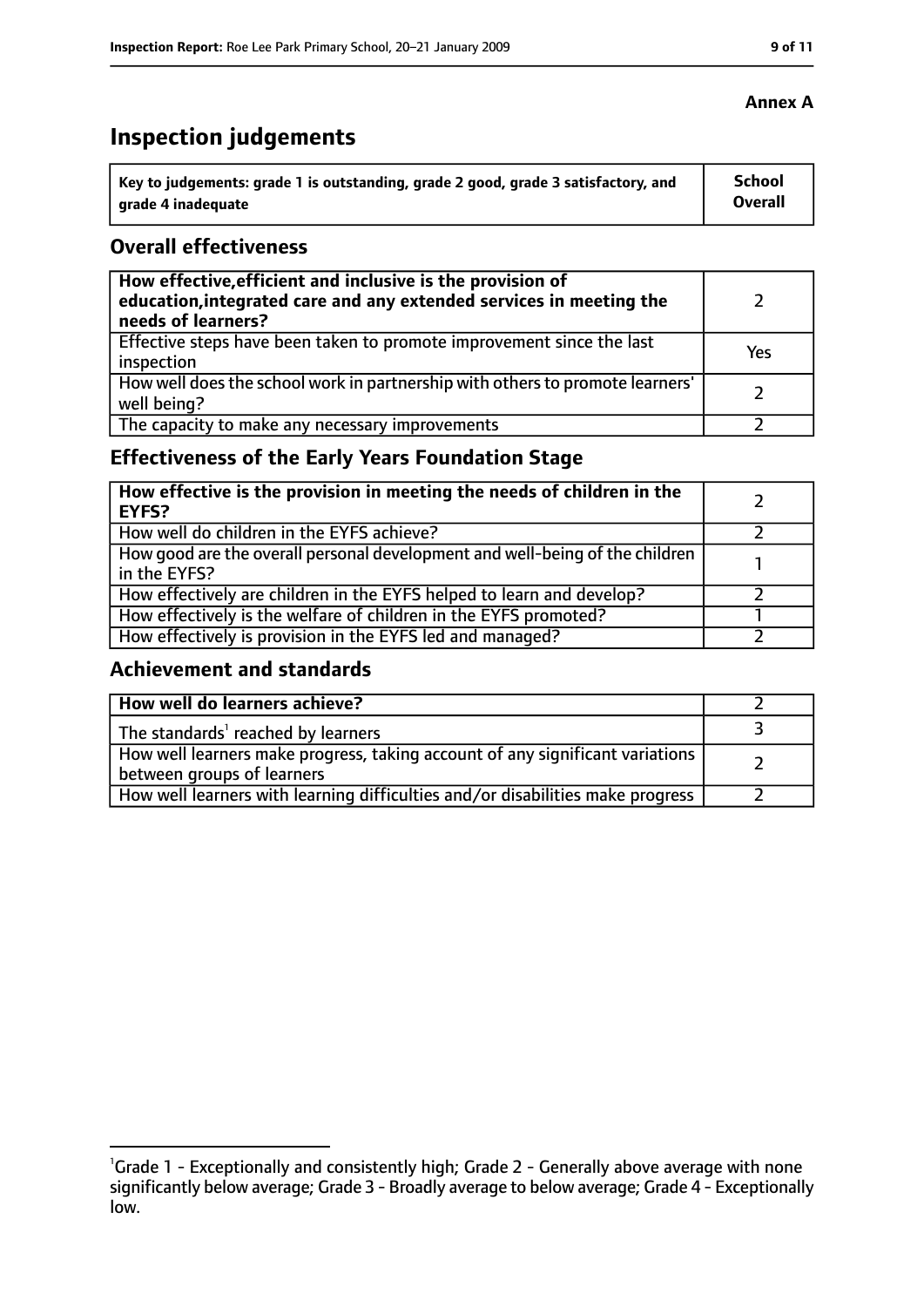# **Personal development and well-being**

| How good are the overall personal development and well-being of the<br>learners?                                 |  |
|------------------------------------------------------------------------------------------------------------------|--|
| The extent of learners' spiritual, moral, social and cultural development                                        |  |
| The extent to which learners adopt healthy lifestyles                                                            |  |
| The extent to which learners adopt safe practices                                                                |  |
| The extent to which learners enjoy their education                                                               |  |
| The attendance of learners                                                                                       |  |
| The behaviour of learners                                                                                        |  |
| The extent to which learners make a positive contribution to the community                                       |  |
| How well learners develop workplace and other skills that will contribute to<br>their future economic well-being |  |

# **The quality of provision**

| How effective are teaching and learning in meeting the full range of<br>learners' needs?              |  |
|-------------------------------------------------------------------------------------------------------|--|
| How well do the curriculum and other activities meet the range of needs and<br>interests of learners? |  |
| How well are learners cared for, quided and supported?                                                |  |

# **Leadership and management**

| How effective are leadership and management in raising achievement<br>and supporting all learners?                                              |     |
|-------------------------------------------------------------------------------------------------------------------------------------------------|-----|
| How effectively leaders and managers at all levels set clear direction leading<br>to improvement and promote high quality of care and education |     |
| How effectively leaders and managers use challenging targets to raise standards                                                                 |     |
| The effectiveness of the school's self-evaluation                                                                                               |     |
| How well equality of opportunity is promoted and discrimination eliminated                                                                      |     |
| How well does the school contribute to community cohesion?                                                                                      |     |
| How effectively and efficiently resources, including staff, are deployed to<br>achieve value for money                                          |     |
| The extent to which governors and other supervisory boards discharge their<br>responsibilities                                                  |     |
| Do procedures for safequarding learners meet current government<br>requirements?                                                                | Yes |
| Does this school require special measures?                                                                                                      | No  |
| Does this school require a notice to improve?                                                                                                   | No  |